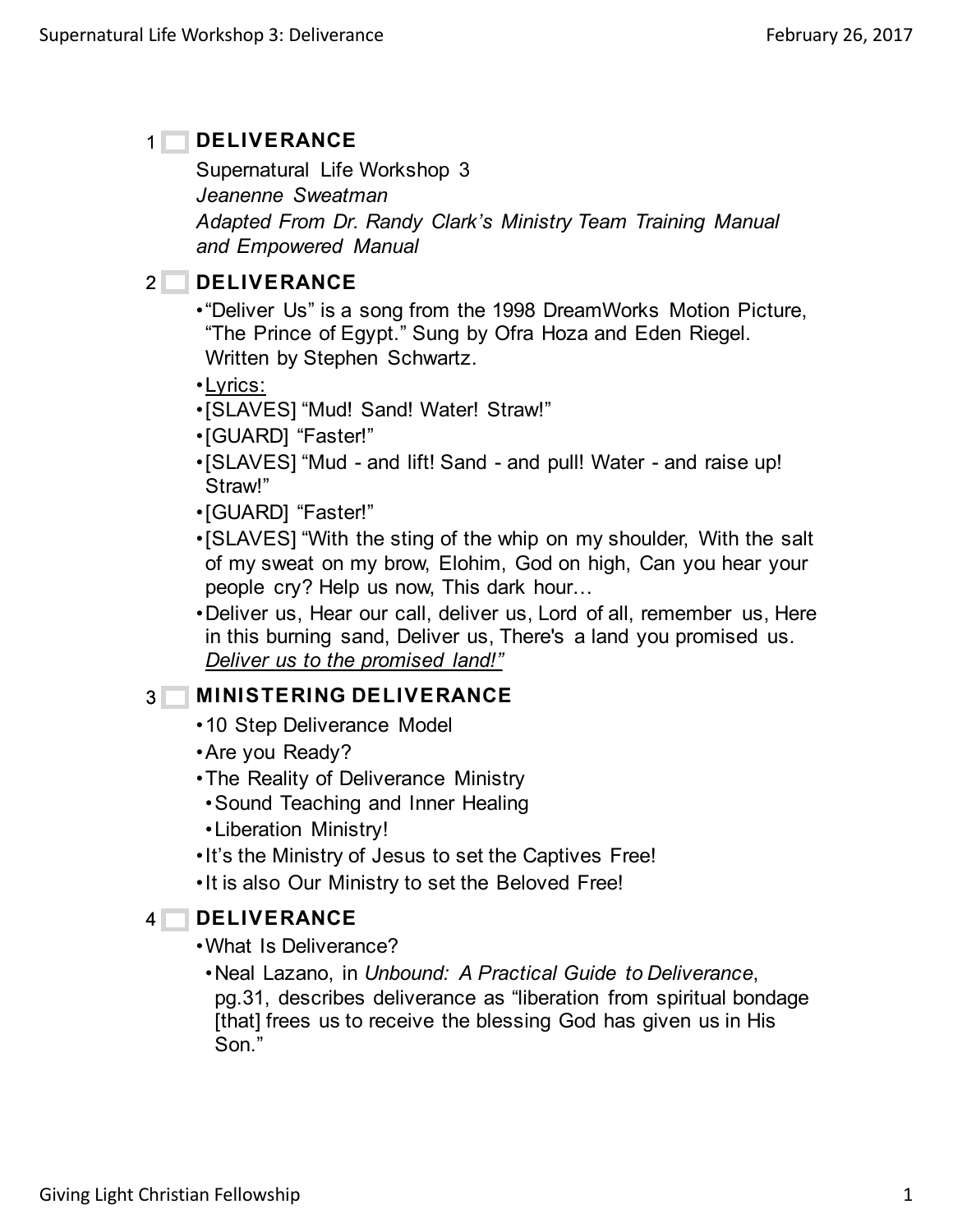- •Why Deliverance?
- •This is Jesus' Ministry. It is not New Aged, it is not last resort, it is part of salvation!
- •σῴζω or "Sozo". It means "I save, heal, preserve, rescue." It also means to "Deliver out of danger, and into safety..."

# **5** DEMONIC OPPRESSION

- •There are various levels of demonic oppression.
- •Oppression vs. Possession
- •While we have been fully redeemed, we must be reclaimed
- •You must possess the Land!
- •Demons look for a right to attach. If they are given permission or agreement, this gives opportunity.
- •If left undealt with, get enslaved– Stronghold.
- •Even after we are saved, they look for permission to take ground.
- •No matter what, they are trespassers that must be evicted!
- We are in a battle— we must reinforce what Jesus bought and paid for!
- •Don't give any loopholes to the enemy!

### **THE EFFECTS OF DEMONIC OPPRESSION**  $6\Box$

- •Nightmares, Unreasonable Fear, General accusations, Shame, pain, Illness, Addiction, Trauma, Resentment, Rejection, Unforgiveness, Hopelessness, Rebellion, hatred, criticism, greed, depression, irrational behavior, etc.
- •This is the "fruit" of the enemy's spirit
- •Varying Degrees of oppression:
- •Mark 5:1-5: Man with a legion
- •Mark 8:33: "But turning around and looking at His disciples, He rebuked Peter and said, "Get behind Me, Satan, because you're not thinking about God's concerns, but man's!"
- •They can cause an uncontrollable desire to sin in a particular way.

# **T** SPIRITUAL HOUSE

### **DELIVERANCE IS JESUS' MINISTRY**  $8\Box$

•If we look at the life of Jesus, we can see the importance He places on this ministry and how often He encounters these opportunities.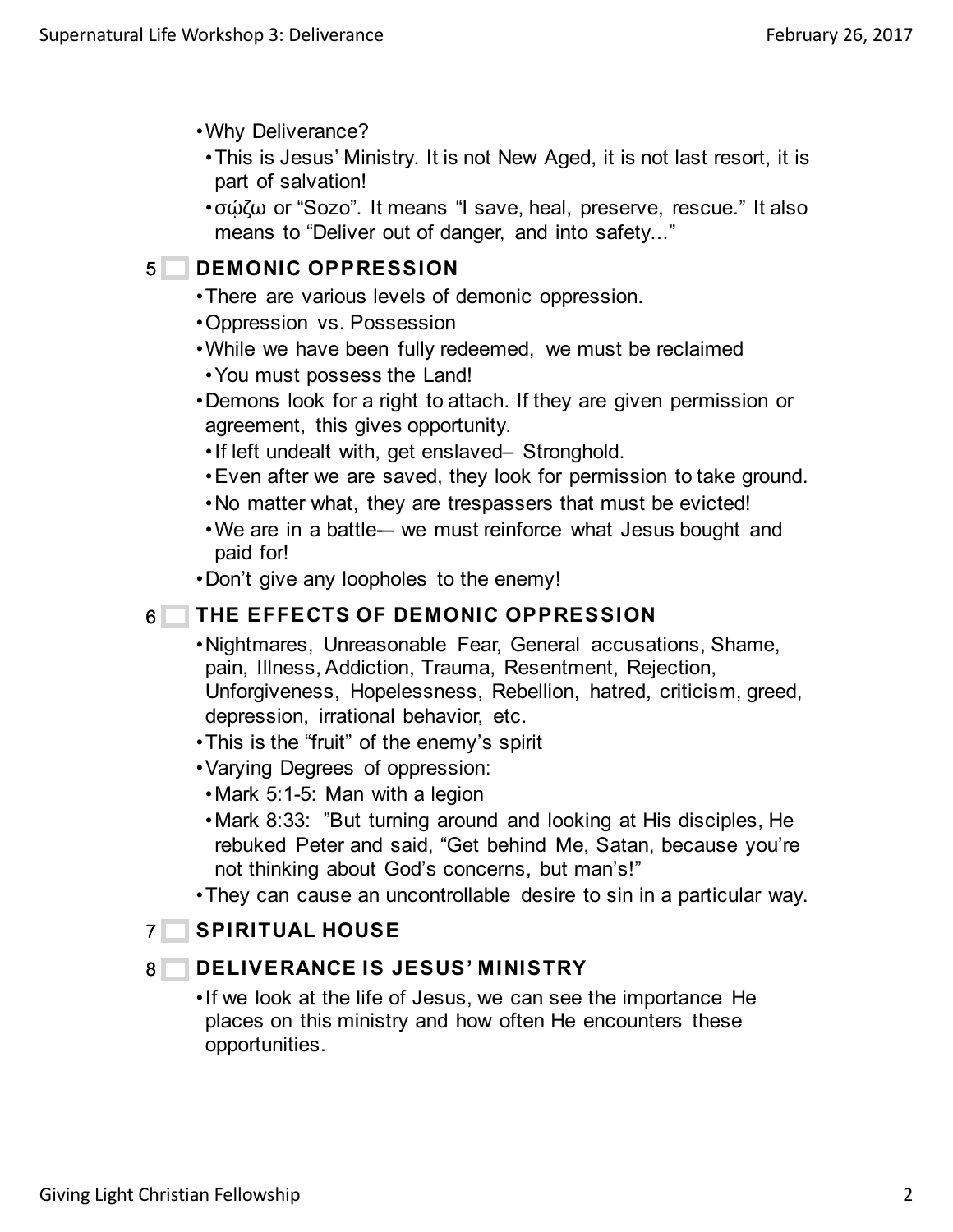- •Luke 4:18: "The Spirit of the Lord is on Me, because He has anointed Me to preach good news to the poor. He has sent Me to proclaim freedom to the captives and *recovery of sight* to the blind, to set free the oppressed…"
- •Galatians 5:1: "Christ has liberated us to be free. Stand firm then and don't submit again to a yoke of slavery."
- •It accompanies preaching the gospel, healing the sick, overcoming sin and bondage, and setting the captives free!
- •Mark 1:32,34: "When evening came, after the sun had set, they *began* bringing to Him all who were ill and those who were demon-possessed.. And He healed many who were ill with various diseases, and cast out many demons; and He was not permitting the demons to speak, because they knew who He was."
- •Mark 1:39: "And He went into their synagogues throughout all Galilee, preaching and casting out the demons."

### **ASSIGNMENT TO DISCIPLES 9**

- •If this was central to Jesus' ministry– it is also central to ours!
- •We are the body of Christ– representatives of Jesus on this earth!
- •We are taking Dominion through reclaiming!
- •Mark 10: 7,8: "And as you go, preach, saying, 'The kingdom of heaven is at hand.' Heal *the* sick, raise *the* dead, cleanse *the* lepers, cast out demons. Freely you received, freely give."
- •Luke 10:17: "The seventy returned with joy, saying, "Lord, even the demons are subject to us in Your name."

### **10 STEP MODEL**  $10$

### •Simple Process

- •Quiet, pastoral, loving non-humiliating, and very effective.
- •The prayee is central to the ministry, not the demonic.
- •Minister out of authority Jesus has given us, bringing truth and sealing off entry points without tormenting the person.
- •Rob the enemy of the opportunity to humiliate the person!
- •Focus on healing the whole heart as opposed to fighting demons.

### **PERSONAL PREPARATION**  $11$

•Settle in your heart what God calls you to, He empowers you to do!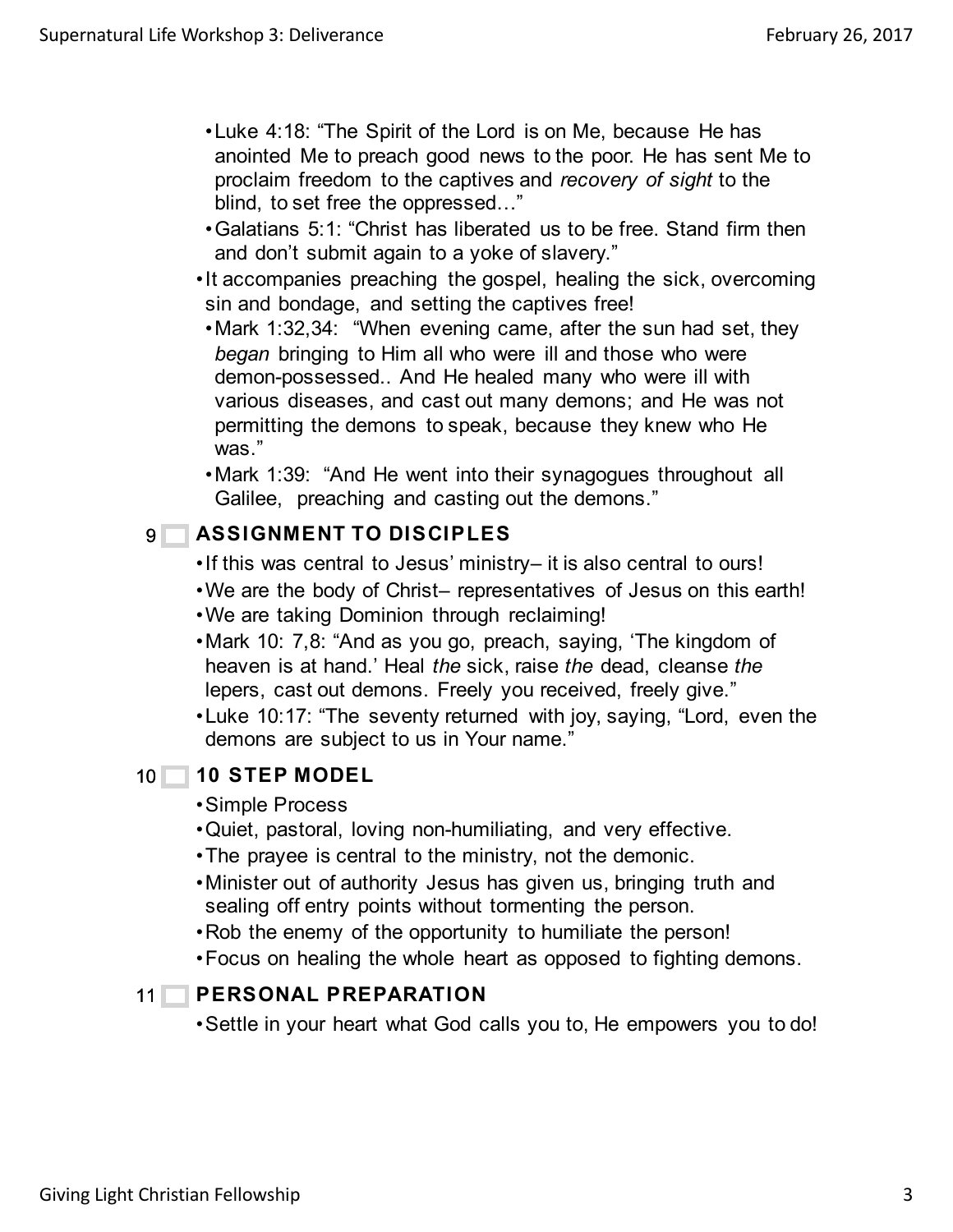•No fear!

•The Battle is already won! The Work is Finished! Jesus has Full Authority!

 $\mathcal{S}^{\mathcal{S}}(\mathcal{S})=\mathcal{S}^{\mathcal{S}}(\mathcal{S})=\mathcal{S}^{\mathcal{S}}(\mathcal{S})=\mathcal{S}^{\mathcal{S}}(\mathcal{S})=\mathcal{S}^{\mathcal{S}}(\mathcal{S})=\mathcal{S}^{\mathcal{S}}(\mathcal{S})=\mathcal{S}^{\mathcal{S}}(\mathcal{S})=\mathcal{S}^{\mathcal{S}}(\mathcal{S})=\mathcal{S}^{\mathcal{S}}(\mathcal{S})=\mathcal{S}^{\mathcal{S}}(\mathcal{S})=\mathcal{S}^{\mathcal{S}}(\mathcal{S})=\mathcal{S}^{\mathcal{$ 

•Know His True Character and the Finished Work. Know your Covenant. Know your Identity. Know your assignment!

### **OPPORTUNITIES TO OPEN DOORS**  $12$

## 13 10 STEP DELIVERANCE MODEL

- •The 10 Step Deliverance Model is a Model– follow the leading of the Holy Spirit. Ask for His help!
- There is flexibility in steps depending on situation, i.e. saved, manifesting, desire for freedom.
- •Always begin ministry by praying and asking Holy Spirit for guidance.
- •John 14:26: "But the Helper, the Holy Spirit, whom the Father will send in My name, He will teach you all things, and bring to your remembrance all that I said to you."

### **STEP 1**  $14$

- •Give the Individual you are ministering to priority.
- •Authority does not equal anger, louder voice, power struggle, or militant.
- •True authority is a loving attitude.
- •It comes from a place of being for the person you are interacting with, knowing who you are in Christ, knowing God's goodness, love, and finished work for the person you are interacting with.
- •If you want more authority, grow in your Identity in Jesus by getting to know Him, and believing what His Word says.
- •Seven Sons of Sceva in Acts 19:13-20
- •Not a formula but a reality through relationship with Jesus and our identity in Him.
- •Focus on Jesus and not the distractions!

### **STEP 2**  $15$

•IF a spirit manifests, bring it under submission in the name of Jesus.

- •Take authority over it, invite God in, tell it to submit.
- •Focus on talking to the person and calling them forth.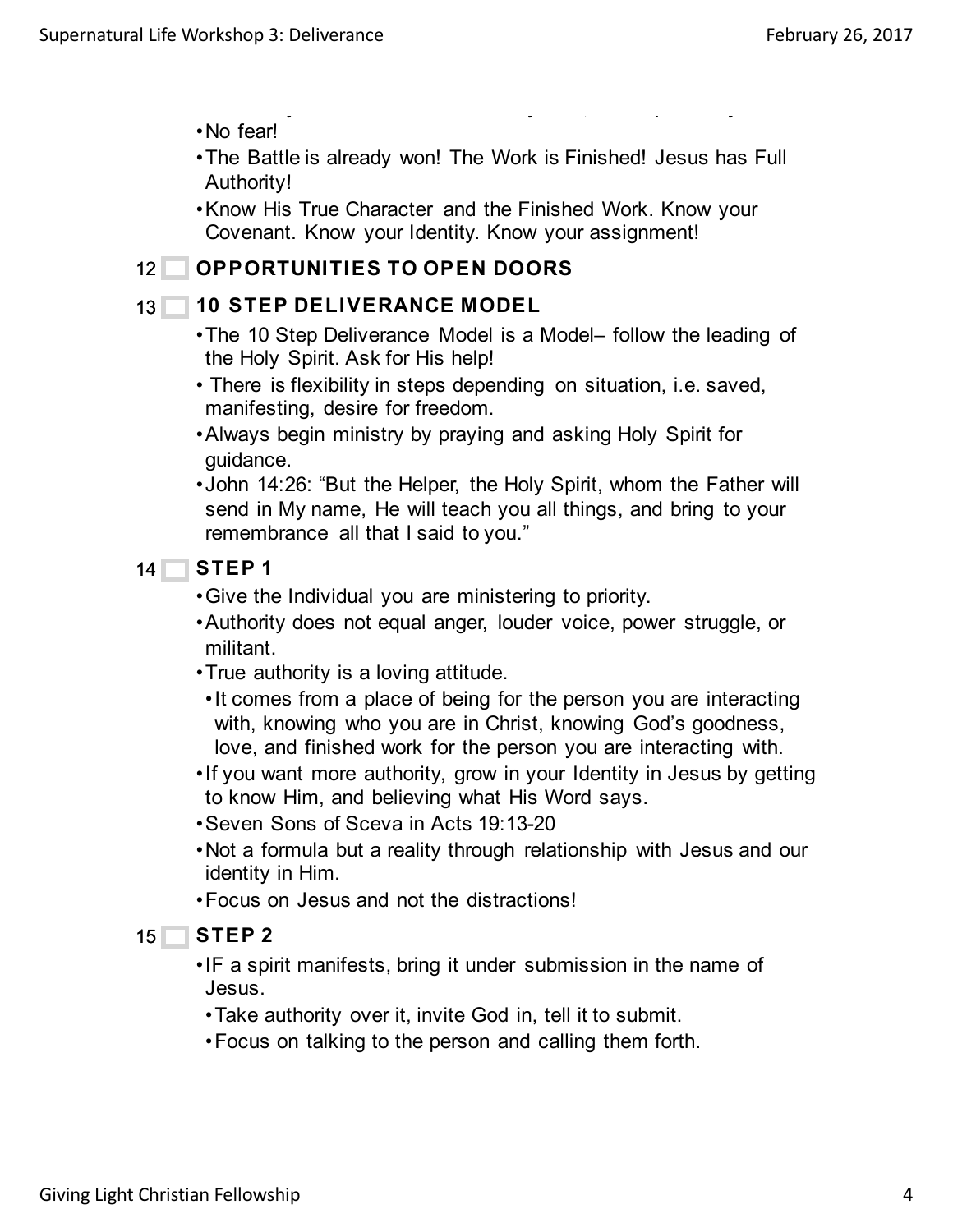- •This ministry should be led by One person with others in support for intercession purposes only.
- •There needs to be clear leadership to prevent confusion and stirring up the situation.
- **STEP 3**  $16$ 
	- •IF a spirit manifests, and once it is brought under submission:
		- •Establish and maintain communication with the prayee.

•Focus on talking to the person and calling them forth.

- •Have them make eye contact and make sure they can hear you.
- **STEP 4**  $17 \Box$ 
	- •IF a spirit manifests, and once you have gained communication with them:
	- •Ask the prayee what they want to be free from
	- •Make sure they want to be free
	- •If not sure, ask what stirred them up
	- •Are there any habits that need breaking, unusual behavior, etc.
	- •If they do not want to be free, regardless of manifestation, honor their request.
	- •Even if only partially ministered to, allow them freedom to choose to leave, do not minister against their will.

### **STEP 5**  $18$

- •Make sure the prayee makes Jesus their Lord and Savior.
- •We must have the help of the Holy Spirit to stay free
- •If they are not a Christian, they cannot overcome bondage.
- •Lead them to Christ if they are willing
- •If not, pray a blessing over them, administer healing as desired. Don't cast out any spirits, but encourage them.

### **STEP 6**  $19$

- •Interview Prayee to discover events, conduct, or relationship situations that have led to their bondage.
- •Find where forgiveness is required, where healing, repentance, and breaking bondages are needed.
- •Find all open doors.
- •If not obvious, start with parents.
- •If there is a persistent difficult area, consider a curse as the cause.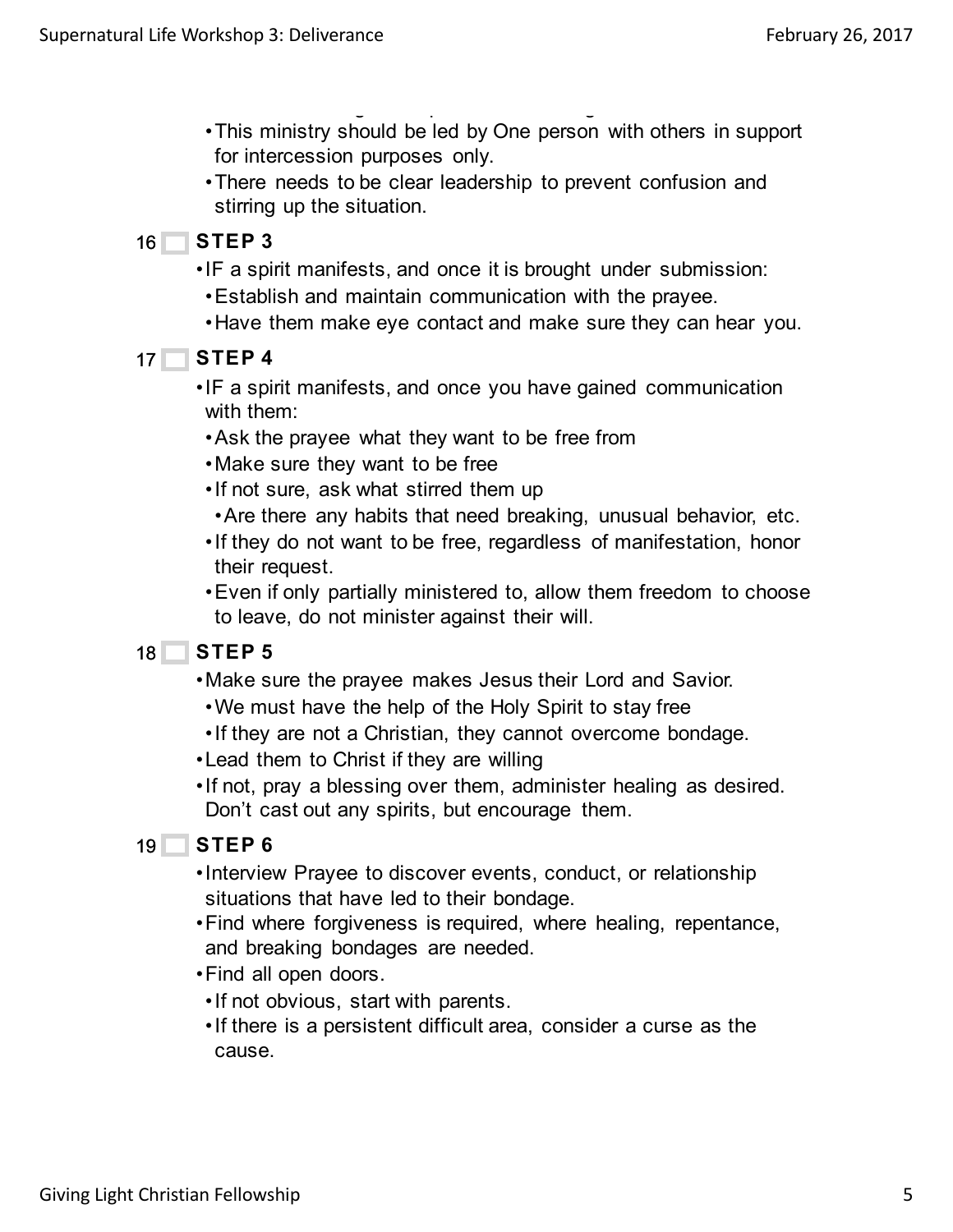- •Fear is the entry point for many different spirits as well as problem in many illnesses.
- **STEP 7** 20
	- •Lead the prayee in closing of the doors.
	- •Forgive whoever caused hurt or led them to wrong conduct (even taught or modeled).
	- •Repent and ask for forgiveness of certain sins.
	- •Audibly renounce all sins or spirits involved in the name of Jesus.
	- •It is breaking of agreement and a command to an enemy.
	- •Pacts, inner vows, curses must be renounced and broken.
	- •The Minister should break the power of any spirits. This closes the door.

### **STEP 8** 21

- •When all doors are closed, cast out unclean spirits.
- •They should leave quickly and quietly.
- •If not, go back to interview.
- **STEP 9**  $22$

•Lead the prayee in prayer of praise and thanks to Jesus.

**STEP 10** 23

•Have prayee ask Holy Spirit to fill every space that was occupied.

- **REMEMBER**  $24$ 
	- •No Power struggle!
	- •Jesus exercised Kingdom authority through simple commands which the demons Had to obey!
	- •The people were amazed at His authority, not His knowledge or strength.
	- •Mark 1:21-27: "They went into Capernaum; and immediately on the Sabbath He entered the synagogue and *began* to teach. They were amazed at His teaching; for He was teaching them as *one* having authority, and not as the scribes. Just then there was a man in their synagogue with an unclean spirit; and he cried out, saying, 'What business do we have with each other, Jesus of Nazareth? Have You come to destroy us? I know who You are—the Holy One of God!' And Jesus rebuked him, saying, 'Be quiet, and come out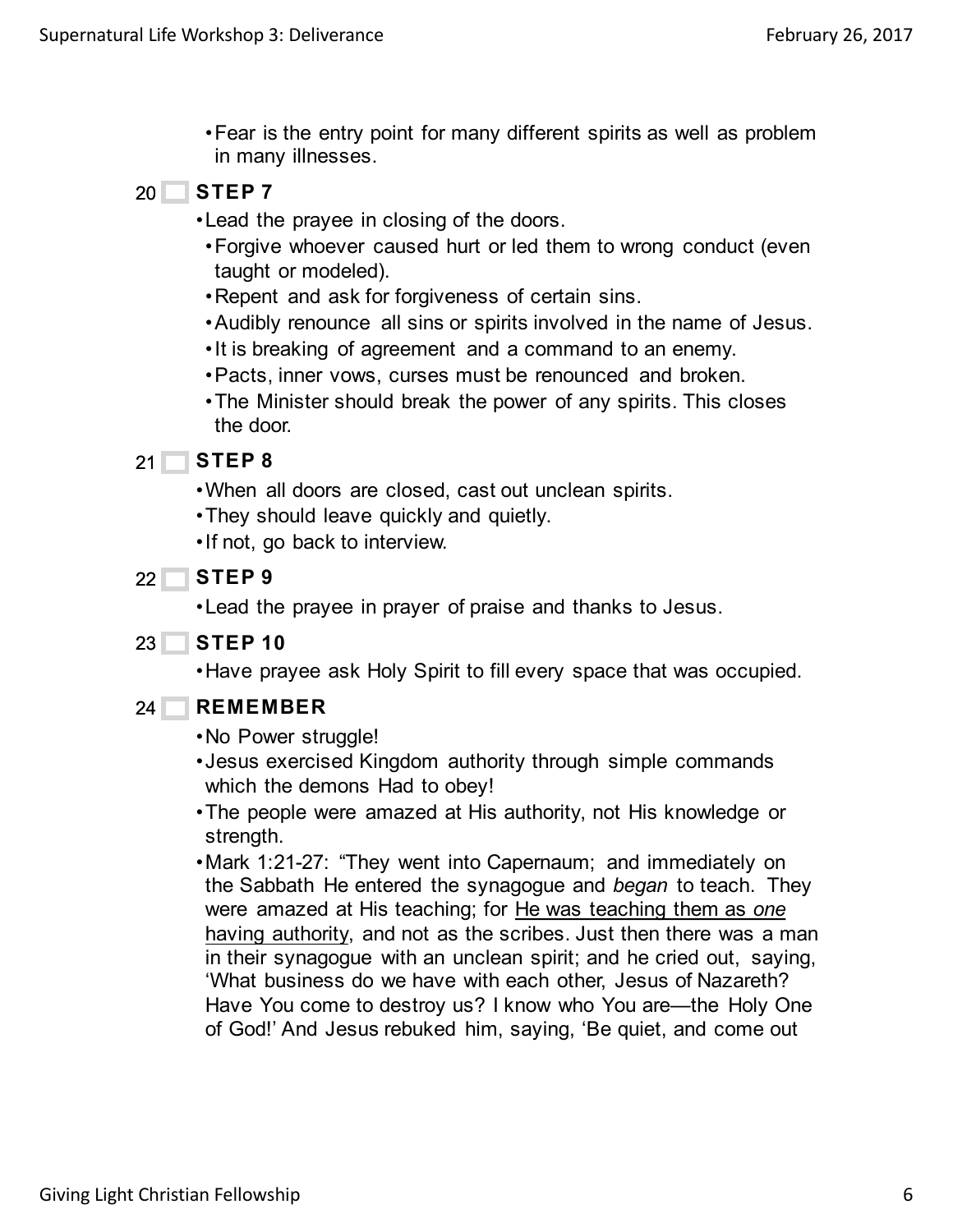of God!' And Jesus rebuked him, saying, 'Be quiet, and come out of him!' Throwing him into convulsions, the unclean spirit cried out with a loud voice and came out of him. They were all amazed, so that they debated among themselves, saying, 'What is this? A new teaching with authority! He commands even the unclean spirits, and they obey Him.'"

## **PRAYING FOR THE SICK** 25

## •NOT ALL ILLNESSES ARE CAUSED BY DEMONS!

- •The Bible clearly delineates between people who were physically and mentally sick from those who were demonized.
- •Matthew 10:8, Matthew 8:16: Jesus says heal the sick AND Cast out Demons. Distinction.
- •There may be a situation while you are ministering healing to a person where a wrong spirit is present.
- •Afflicting spirit: prayee reports pain moves or increases while you are ministering healing.
- •Simply command the spirit to leave in the name of Jesus.
- •"In the name of Jesus I break the power of this afflicting spirit and command it to leave Joe's body."
- •Spirit of Infirmity or spirit of particular condition: where there is a long standing condition, resists medical treatment, or resists healing.
- •Luke 13:11-12: "And there was a woman who for eighteen years had had a sickness caused by a spirit; and she was bent double, and could not straighten up at all. When Jesus saw her, He called her over and said to her, 'Woman, you are freed from your sickness.'"

### **RECLAIM AND OCCUPY THE LAND!** 26

- •Know your covenant rights!
- •Once the land is reclaimed, you occupy it by being led by the Holy Spirit:
- •Forgive, repent, and renounce where Holy Spirit shows you
- Maintain your connection with the Godhead and His Word
- •Receive His healing for offenses and hurts and restore truth
- •Stay filled with the Holy Spirit
- •Hold your thoughts captive
- •Line your beliefs up with God's Word and His character